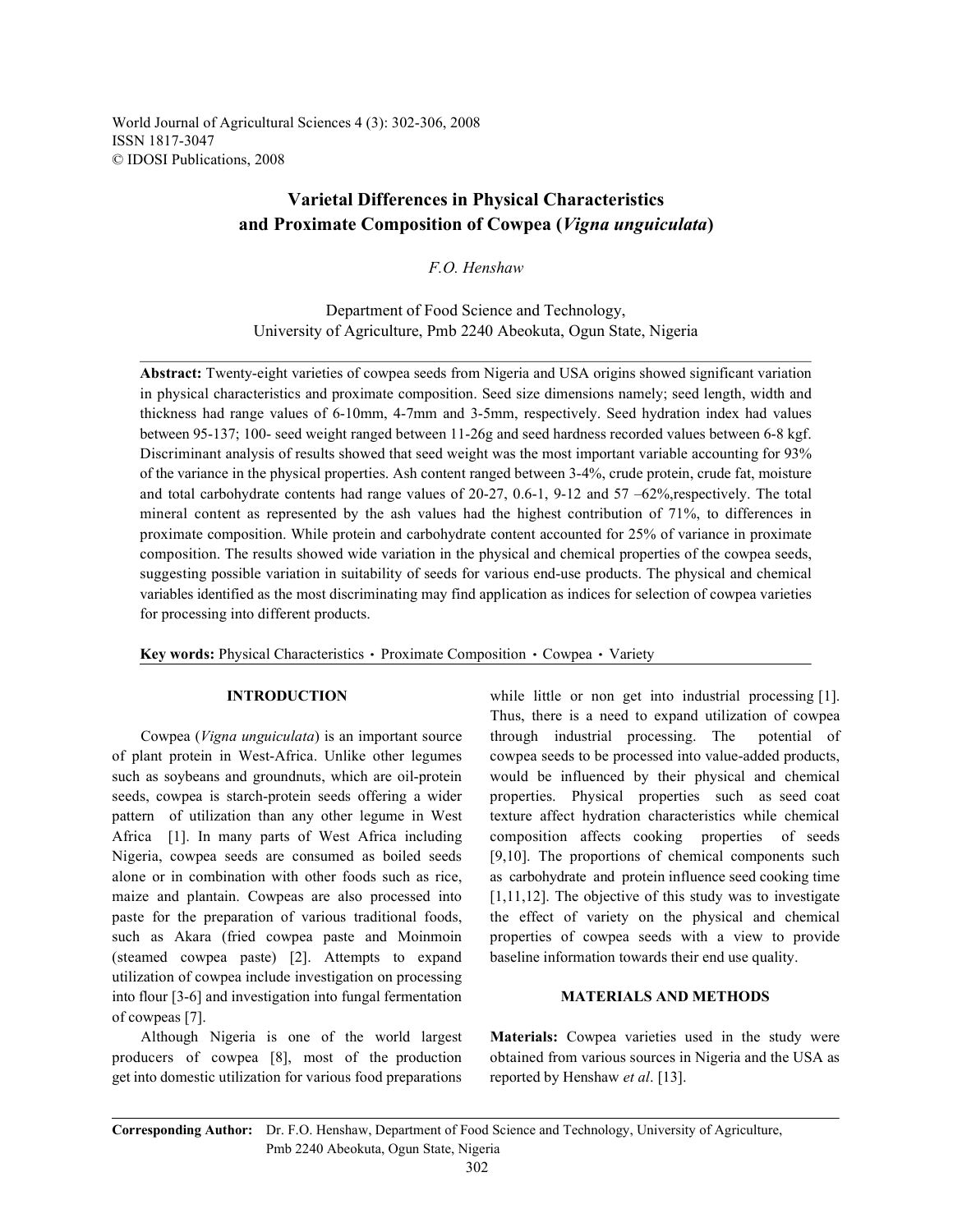**Methods:** Determination of physical properties, seed size dimensions, namely seed length, width and thickness were determined following the procedure described by Demooy and Demooy [14]. Ten randomly selected seeds were used for the measurement of each dimension in triplicates. Dimensions were measured with Vernier callipers and micrometer screw gauge. Seed weight was determined as 100-seed weight by weighing 100 randomly selected seeds in triplicate. The horticultural properties of the cowpea seeds namely, seed shape, seed coat colour and hilum colour were described after visual examination. Seed shapes were classified using descriptors for cowpea seeds as described by Ogle *et al.* [15]. Seed hardness was determined as the maximum force required to break or fracture seed. The Instron Universal Testing Machine (Model 1122. Instron Inc; Carton, MA, USA) was used. The Warner-Bratzler cell (Warmer blade) with a triangular cut-out was operated at a cross head speed of 50 mm/min. and chart speed of 100 mm/min. The full-scale load was 20 kg. Whole seeds were measured with the side down and cut across the narrow axis of the cotyledon. Thirty seeds were individually measured for each of the 28 varieties. Seed hardness was reported as the average of 30 measurement of peak force required to break seed. Hydration index of seed was determined as described by Onayemi *et al.* [16].

Determination of proximate components, moisture, crude fat, crude protein and ash were determined by standard methods of AOAC [17]. The total carbohydrate was obtained by difference.

**Statistical Analysis:** Analysis of variance (ANOVA) was used to determine varietals effect on physical and chemical properties of seed. Post-hoc multiple comparison was by Tukey test. Canonical discriminant analysis (Proc. Candisc; SAS Version 0.03, 1988) was performed to identify the physical and chemical variable, which contribute most to varietal differences.

## **RESULTS AND DISCUSSION**

**Physical Properties:** Seeds varied in all horticultural properties (Table 1). Seed coat texture which was either smooth or wrinkled have been shown to affect cooking properties and moisture absorption properties. According to Sefa-Dedeh *et al.* [9] and Sefa-Dedeh and Stanley [10], cowpea seeds with smooth seed coat texture tend to absorb less water than seeds with wrinkled seed coat. Seed coat texture could be an important selection index

|                 |                                       | SeedCoat Seed   |                         | Hilum                                | Seed Coat    |
|-----------------|---------------------------------------|-----------------|-------------------------|--------------------------------------|--------------|
|                 | No. Variety                           | Texture         | Shape                   | Colour                               | Colour       |
| 1.              | Vita 5                                | Wrinkled Kidney |                         | <b>Black</b>                         | White        |
| $\overline{2}$  | TVX 3236                              |                 | Wrinkled Rhomboid Brown |                                      | Cream/brown  |
| 3.              | California Blackeye 5 Wrinkled Kidney |                 |                         | <b>Black</b>                         | White        |
| 4.              | White Acre                            | Smooth          | Globose                 | Cream                                | Creamywhite  |
| 5.              | Mississippi Silver                    | Smooth          | Crowder                 | <b>Brown</b>                         | <b>Brown</b> |
| 6.              | Better Green Cream                    | Smooth          | Globose                 | Light green                          | Cream        |
| 7.              | Pinkeye Purple hull                   | Wrinkled Ovoid  |                         | Dark red                             | Cream        |
| 8.              | Texas Cream 40                        |                 |                         | Wrinkled Rhomboid Light yellow Cream |              |
| 9.              | White California                      | Wrinkled Kidney |                         | Light yellow White                   |              |
|                 | <b>Blackeye A</b>                     |                 |                         |                                      |              |
|                 | 10. White California                  | Wrinkled Kidney |                         | <b>Brown</b>                         | White        |
|                 | <b>Blackeye B</b>                     |                 |                         |                                      |              |
|                 | 11. $IAR - 339 - 1$                   | Wrinkled Kidney |                         | <b>Brown</b>                         | White        |
|                 | 12. Ife Brown                         |                 | Wrinkled Rhomboid Brown |                                      | <b>Brown</b> |
| 13.             | TVX 1984-012F                         | Smooth          | Ovoid                   | <b>Brown</b>                         | Brown        |
|                 | 14. IT81D-994                         | Wrinkled Kidney |                         | <b>Black</b>                         | White        |
| 15.             | Whippoorwull                          | Smooth.         | Rhomboid Brown          |                                      | <b>Brown</b> |
|                 | 16. IFE BPC                           |                 | Wrinkled Rhomboid Brown |                                      | <b>Brown</b> |
| 17 <sub>1</sub> | $IT86D - 719$                         | Wrinkled Kidney |                         | <b>Black</b>                         | White        |
| 18.             | IT850-3850-2                          | Smooth          | Ovoid                   | Cream                                | Red brown    |
|                 | 19. Kanannado                         | Wrinkled Kidney |                         | <b>Black</b>                         | White        |
|                 | 20. IT88DM - 363                      | Wrinkled Kidney |                         | White                                | Brown        |
| 21.             | Moola                                 | Wrinkled Kidney |                         | <b>Black</b>                         | White        |
|                 | $22.$ IT82D - 889                     | Smooth          | Kidney                  | Black                                | Maroon       |
|                 | $23. L - 25$                          |                 | Wrinkled Rhomboid Brown |                                      | <b>Brown</b> |
|                 | 24. $IT82E - 9$                       | Smooth          | Ovoid                   | <b>Black</b>                         | <b>Black</b> |
|                 | $25. L - 80$                          |                 | Wrinkled Rhomboid Brown |                                      | <b>Brown</b> |
|                 | 26. IT84S - 2246-4                    | Wrinkled Kidney |                         | <b>Brown</b>                         | Brown        |
| 27.             | $IT86D - 1010$                        | Wrinkled Ovoid  |                         | <b>Black</b>                         | White        |
|                 | 28. Coronet                           | Wrinkled Ovoid  |                         | Dark red                             | Cream white  |

Table 1: Horticultural characteristics of cowpea varieties

when processing cowpea seeds into flour, ease of soaking and dehulling characteristics are important to give a lightly coloured flour. Seed shape varied from the typical kidney shape for beans to globose, ovoid and rhomboid shapes. The seed coat colour is an important property which influence consumer acceptance of cowpea varieties in Nigeria. The brown coloured seeds are preferred to cream/white for cooking by boiling because they provide a sensory appeal by their colour. While the cream/white coloured varieties are mainly used in products requiring dehulling (removal of the seed coat) such as cowpea paste and flour.

There were significant varietal differences in all the physical properties are shown in Table 2. Discriminant analysis showed that three (3) dimensions were sufficient to explain 98% of total variance in physical properties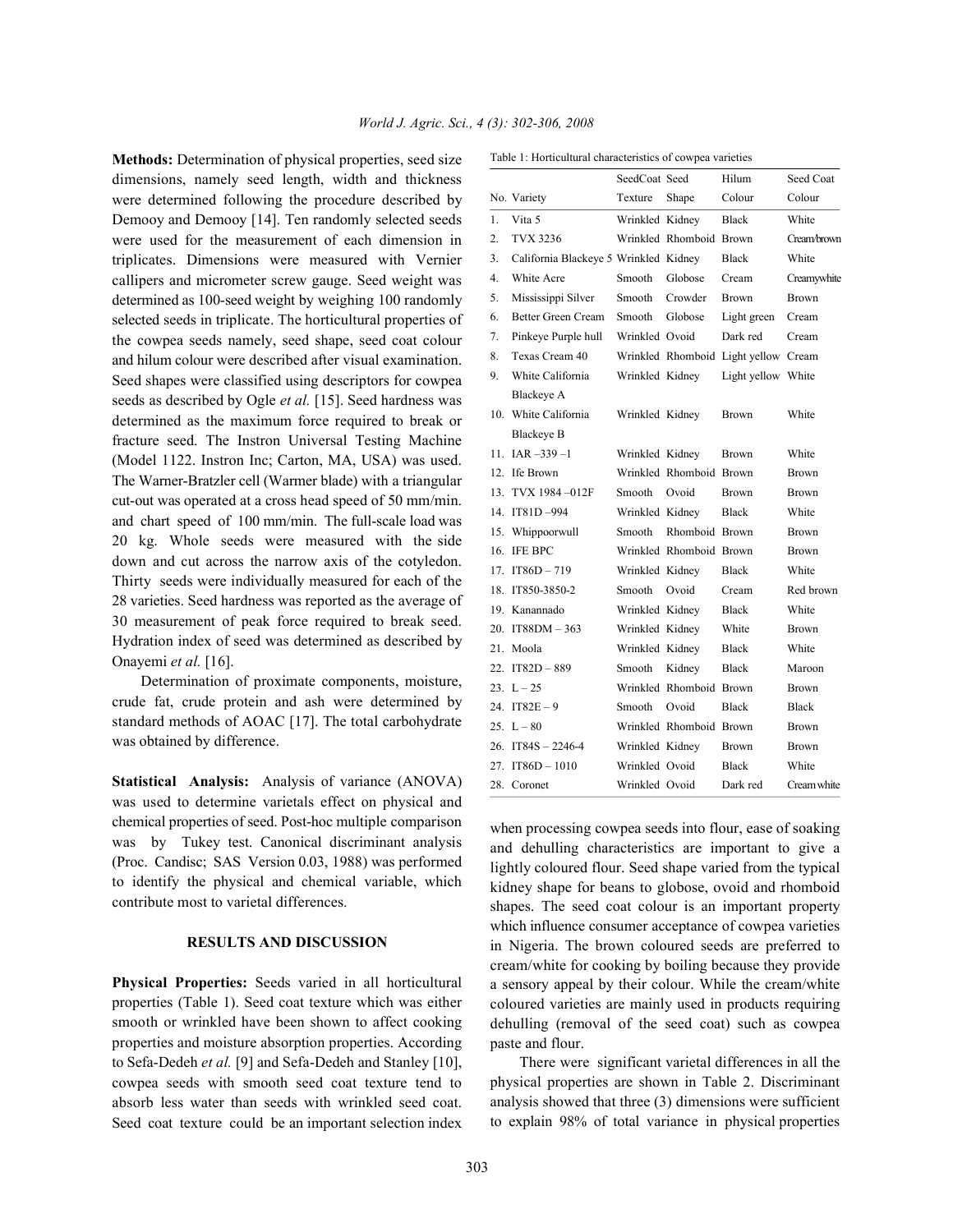| S/N            | Variety                   | Length (mm)       | Width (mm)        | Thickness (mm)    | 100-seed weight $(g)$ | Hydration | Seed ???          |
|----------------|---------------------------|-------------------|-------------------|-------------------|-----------------------|-----------|-------------------|
| 1.             | Vita 5                    | 7.4gh             | 4.9cd             | 3.8d<br>15.7c     |                       | 114.3cd   | 7.1cd             |
| 2.             | <b>TVX 3236</b>           | 6.5cd             | 4.5ab             | 4.1ef             | 11.7 <sub>b</sub>     | 94.7a     | 6.5ab             |
| 3 <sub>1</sub> | California Blackeye 5     | 9.2J              | 5.8h              | 4.5gh             | 24.5g                 | 122.7g    | 7.5fg             |
| 4.             | White Acre                | 5.7b              | 4.2a              | 3.4ab             | 10.6a                 | 114.9d    | 6.6bc             |
| 5.             | Mississippi Silver        | 7.4gh             | 5.5fg             | 5.2i              | 18.9f                 | 116.9e    | 7.8gh             |
| 6.             | <b>Better Green Cream</b> | 5.0a              | 4.3a              | 3.7cd             | 10.1a                 | 107.8bc   | 7.1cd             |
| 7.             | Pinkeye purple hull       | 7.6hii            | 5.6gh             | 4.1ef             | 13.6c                 | 114.6cd   | 7.4ef             |
| 8.             | Texas Cream 40            | 6.5cd             | 4.4a              | 4.1cf             | 13.6c                 | 137.5i    | 6.7bc             |
| 9.             | White CB A                | 9.0j              | 5.5fg             | 4.4gh             | 20.5f                 | 130.9h    | 7.2cd             |
| 10.            | White CB B                | 10.0 <sub>i</sub> | 6.2i              | 4.7 <sub>h</sub>  | 25.5g                 | 130.9h    | 7.2cd             |
| 11.            | $IAR - 339 - 1$           | 7.4gh             | 5.4fg             | 3.7cd             | 16.5c                 | 115.2d    | 7.9gh             |
| 12.            | Ife Brown                 | 6.8de             | 5.5fg             | 3.7cd             | 17.3f                 | 110.5bc   | 7.6gh             |
| 13.            | TVX 1948 - 012F           | 5.4ab             | 5.2def            | 3.8d              | 11.9b                 | 126.2gh   | 7.1cd             |
| 14.            | $IT81D - 994$             | 9.0 <sub>i</sub>  | 6.1               | 4.6h              | 23.4                  | 117.8e    | 6.8bc             |
| 15.            | Whippoorwill              | 7.5 <sub>h</sub>  | 5.4fg             | 3.3a              | 12.1 <sub>b</sub>     | 122.7g    | 6.6bc             |
| 16.            | IFE BPC                   | 7.9i              | 5.5fg             | 3.8d              | 16.4e                 | 122.6g    | 7.2cd             |
| 17.            | IT86D-719                 | $7.2$ fgh         | 5.0cde            | 3.5ab             | 14.5d                 | 134.4i    | 6.7 <sub>bc</sub> |
| 18.            | IT850-3850-2              | 7.1efg            | 5.3               | 4.0e              | 13.5e                 | 95.6a     | 7.5fg             |
| 19.            | Kanannado                 | 9.2j              | 6.9               | 5.9i              | 25.8 <sub>g</sub>     | 115.7d    | 7.9gh             |
| 20.            | $IT88DM - 363$            | 7.4gh             | 5.0cde            | 4.3fg             | 14.6d                 | 139.3j    | 7.5da             |
| 21.            | Moola                     | 8.4 <sub>ij</sub> | 6.2               | 4.6h              | 21.6f                 | 123.5g    | 7.6gh             |
| 22.            | $IT82D - 889$             | 7.1efg            | 4.4ab             | 3.3a              | 12.6b                 | 114.0cd   | 6.4bc             |
| 23.            | $L-25$                    | 6.5cd             | 4.3a              | 3.3a              | 10.9a                 | 105.9b    | 6.5bc             |
| 24.            | $IT82E - 9$               | 6.2c              | 5.6gh             | 4.9i              | 15.3d                 | 108.0bc   | 5.9a              |
| 25.            | $L - 80$                  | 7.4gh             | 4.7 <sub>bc</sub> | 3.5 <sub>bc</sub> | 13.5c                 | 129.6h    | 7.4ef             |
| 26.            | $IT84S - 2246-4$          | 7.9i              | 5.4fg             | 3.7cd             | 16.5e                 | 116.6e    | 6.3ab             |
| 27.            | $IT86D - 1010$            | 6.9def            | 5.3fg             | 4.1e              | 17.8f                 | 120.5f    | 6.3ab             |
| 28.            | Coronet                   | 7.4gh             | 3.8h              | 3.9e              | 18.9f                 | 119.7f    | 8.1i              |

*World J. Agric. Sci., 4 (3): 302-306, 2008*

Table 2: Physical properties of selected cowpea varieties

Values in a column bearing different superscript are significantly different a 0.05

Table 3: Canonical discriminant analysis of physical properties

| Function       | Eigenvalue | % variance | Cumulative % variance |
|----------------|------------|------------|-----------------------|
| $\mathbf{1}$   | 2567.2     | 92.96      | 92.96                 |
| $\overline{2}$ | 120.8      | 4.37       | 97.33                 |
| 3              | 32.3       | 1.17       | 98.50                 |
| $\overline{4}$ | 23.9       | 0.87       | 99.36                 |
| 5              | 11.8       | 0.43       | 99.79                 |
| 6              | 5.8        | 0.21       | 100.00                |

(Table 3). The first discriminant function had the largest weight in contribution, accounting for 93% of total variance. In Table 4, correlations between discriminant functions and the physical variables are shown. Seed weight has the highest correlation of 0.85, with the first discriminant function indicating that this variable is the most important variable which underlie varietal differences in physical properties, accounting for 93% of total variance in the data set. Seed weight is largely a function of seed components, mostly contained in the cotyledons. The cotyledons, which make up more than 87% of the seed weight contain most of the seed proteins (93%); fat, (95%); ash (87%) and nitrogen free extract (88%) [18]. Ogle *et al.* [15] classified cowpea varieties into size categories based on their 100-seed weight. Varieties with seed weight between 10-15 g are described as small; 15.1-20 g are medium size-seed while large seed have 20.1-25 g. Seed weight over 25 g are described as very large seeds. The seed weight of cowpea variety could be a useful criterion for determining suitability for a particular end-use application. For example, varieties with large seeds would be preferred for canning, since this would mean less quantity of beans would be required to attain a high cooked bean weight.

Furthermore, classification based on seed weight may be used to determine conformity to standards during quality control of raw materials. Apart from seed weight, the other five physical variables (Table 4) together contributed an insignificant 7% of total variance in physical characteristics of the cowpea varieties.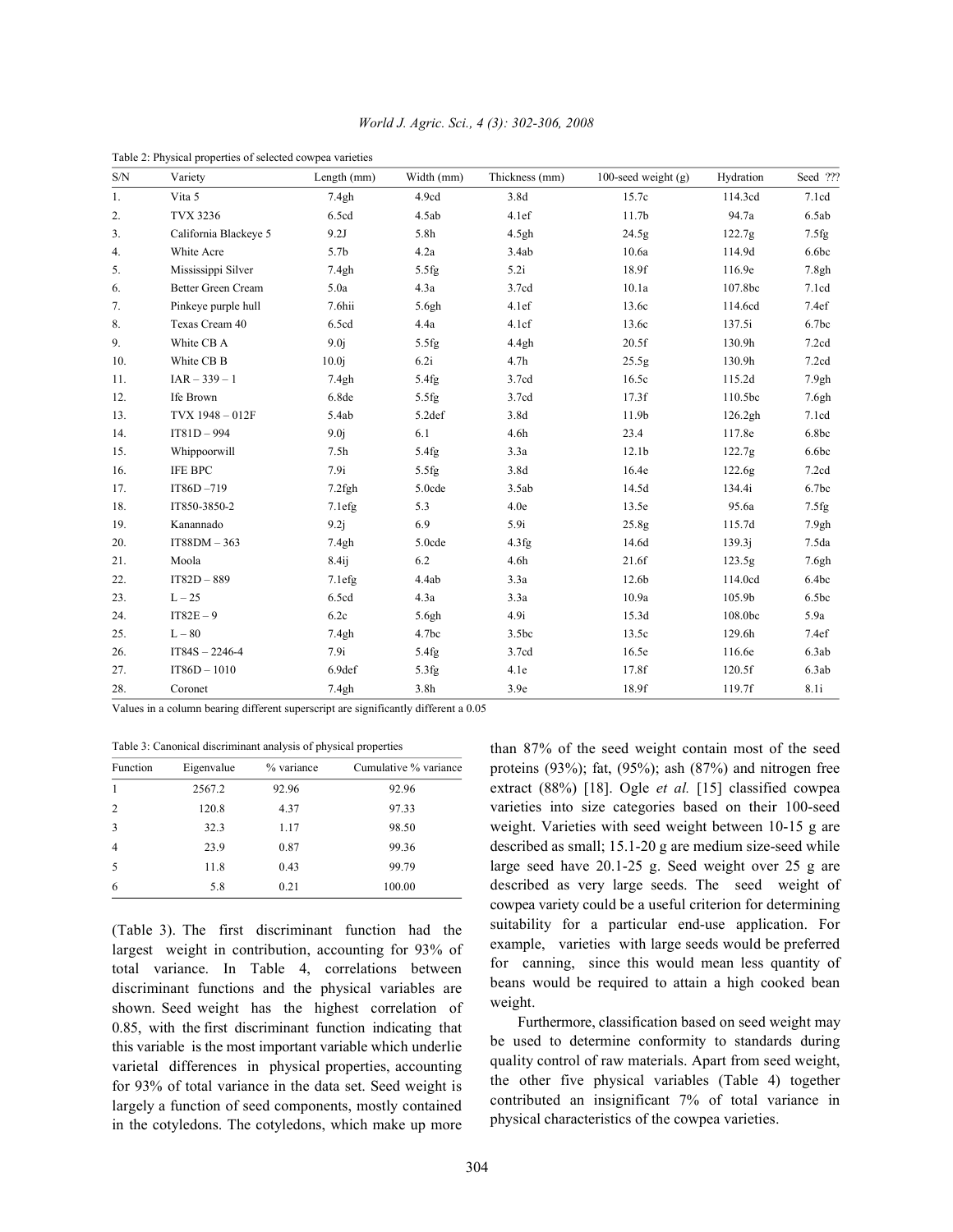| cononical discriminant functions |      |         |         |         |         |         |  |
|----------------------------------|------|---------|---------|---------|---------|---------|--|
| <b>Discriminant Functions</b>    |      |         |         |         |         |         |  |
| Variable                         |      |         | 3       | 4       | 5       | 6       |  |
| 100-seed weight                  | 0.85 | 0.25    | 0.20    | $-0.20$ | $-0.35$ | 0.02    |  |
| <b>Seed Thickness</b>            | 0.17 | 0.17    | 0.83    | 0.25    | 0.17    | 0.2     |  |
| Seed Hydration index (Hi)        | 0.03 | $-0.19$ | 0.92    | 0.22    | 0.24    | $-0.02$ |  |
| Seed Length                      | 0.19 | $-0.18$ | $-0.11$ | 0.96    | $-0.04$ | $-0.00$ |  |
| Seed Width                       | 0.13 | 0.19    | $-0.13$ | $-0.07$ | 0.91    | $-0.3$  |  |
| Seed Hardness                    | 0.02 | 0.01    | 0.00    | $-0.05$ | $-0.31$ | 0.95    |  |

Table 4: Correlations between discriminating physical variables and cononical discriminant functions

|                  |                             |                   |                    |                   | Crude  | Total                                   |
|------------------|-----------------------------|-------------------|--------------------|-------------------|--------|-----------------------------------------|
|                  | S/N Variety                 | Ash               |                    |                   |        | Crude fat Moisture Protein Carbohydrate |
| 1.               | Vita 5                      | 4.0e              | 0.61ab             | 12.4 <sub>b</sub> | 24.7   | 58.4                                    |
| 2.               | <b>TVX 3236</b>             | 3.6 <sub>bc</sub> | 1.1c               | 11.5b             | 23.8   | 60.0                                    |
| 3.               | California Blackeye 5 3.6bc |                   | 0.66abc            | 10.5 <sub>b</sub> | 22.7   | 62.6                                    |
| $\overline{4}$ . | White Acre                  | 4.1c              | 0.90 <sub>b</sub>  | 11.0 <sub>b</sub> | 25.2   | 59.5                                    |
| 5.               | Mississippi Silver          | 3.9d              | 0.71abc            | 11.9b             | 20.4a  | 63.1                                    |
| 6.               | Better Green Cream          | 3.6 <sub>bc</sub> | 1.1c               | 11.4b             | 25.4a  | 58.5                                    |
| 7.               | Pinkeye purple hull         | 3.8cd             | 1.1c               | 10.0a             | 27.4   | 57.7                                    |
| 8.               | Texas Cream 40              | 3.8cd             | 0.73abc            | 10.8b             | 23.6   | 60.9                                    |
| 9.               | White CB A                  | 3.8cd             | 0.79abc            | 10.9 <sub>b</sub> | 26.2   | 58.2                                    |
| 10.              | White CB B                  | 3.6 <sub>bc</sub> | 0.94 <sub>bc</sub> | 11.2 <sub>b</sub> | 23.5   | 60.7                                    |
| 11.              | $IAR - 339 - 1$             | 3.8cd             | 0.59ab             | 11.3 <sub>b</sub> | 24.3   | 59.9                                    |
| 12.              | Ife Brown                   | 3.6 <sub>bc</sub> | 0.58ab             | 11.6b             | 23.1   | 61.1                                    |
| 13.              | TVX 1948 - 012F             | 4.2e              | 0.40a              | 12.3 <sub>b</sub> | 24.3   | 58.7                                    |
| 14.              | $IT81D - 994$               | 3.7c              | 1.1c               | 11.7b             | 26.1   | 57.4                                    |
| 15.              | Whippoorwill                | 3.8cd             | 0.74abc            | 10.0a             | 24.4   | 61.1                                    |
| 16.              | <b>IFE BPC</b>              | 3.8cd             | 0.62ab             | 11.1 <sub>b</sub> | 24.6   | 60.0                                    |
| 17.              | IT86D-719                   | 3.7c              | 1.2c               | 12.2 <sub>b</sub> | 23.5   | 59.4                                    |
| 18.              | IT850-3850-2                | 3.7c              | 1.4d               | 11.9b             | 25.5   | 57.6                                    |
| 19.              | Kanannado                   | 3.3a              | 1.0c               | 11.1 <sub>b</sub> | 23.9   | 60.7                                    |
| 20.              | $IT88DM - 363$              | 4.1e              | 0.86 <sub>b</sub>  | 11.6b             | 24.2   | 59.1                                    |
| 21.              | Moola                       | 3.6 <sub>bc</sub> | 1.2c               | 9.4a              | 24.2   | 61.3                                    |
| 22.              | $IT82D - 889$               | 3.7c              | 0.87 <sub>bc</sub> | 11.3 <sub>b</sub> | 26.9   | 57.2                                    |
| 23.              | $L - 25$                    | 3.8               | 1.1c               | 10.7 <sub>b</sub> | 22.3   | 62.1                                    |
| 24.              | $IT82E - 9$                 | 3.5 <sub>b</sub>  | 0.67abc            | 11.2 <sub>b</sub> | 23.3   | 61.3                                    |
| 25.              | $L - 80$                    | 3.5 <sub>b</sub>  | 1.4d               | 12.0 <sub>b</sub> | 24.2   | 58.5                                    |
| 26.              | $IT84S - 2246-4$            | 3.7c              | 0.60ab             | 12.4              | 23.9   | 59.3                                    |
| 27.              | $IT86D - 1010$              | 3.8cd             | 0.97bc             | 12.2              | 22.8   | 60.3                                    |
| 28.              | Coronet                     | 3.6 <sub>bc</sub> | 0.97 <sub>bc</sub> | 10.1a             | 20.8ab | 64.6                                    |
|                  | Mean                        | 3.7c              | 0.89               | 11.2              | 24.12  | 59.9                                    |
|                  | <b>Standard Deviation</b>   | 0.20              | 0.29               | 1.4               | 1.6    | 1.8                                     |

Table 6: Canonical discriminant analysis of proximate components of cowpea seed

| Function      | Eigenvalue | % Variance | Cummulative % Variance |
|---------------|------------|------------|------------------------|
|               | 66.80      | 71.30      | 71.30                  |
|               | 16.10      | 17.13      | 88.43                  |
| $\mathcal{R}$ | 7.20       | 7.70       | 96.13                  |
| $\Delta$      | 3.60       | 3.87       | 100.00                 |

Table 7: Correlations between discriminating proximate variables and discriminant functions

|                    | Discriminant functions |         |      |         |  |  |  |
|--------------------|------------------------|---------|------|---------|--|--|--|
| Variable           |                        |         |      |         |  |  |  |
| Ash                | 0.95                   | 0.04    | 0.16 | 0.25    |  |  |  |
| Protein            | 0.07                   | 0.95    | 0.14 | $-0.28$ |  |  |  |
| Total carbohydrate | $-0.14$                | $-0.82$ | 0.48 | 0.27    |  |  |  |
| Fat                | $-0.13$                | $-0.23$ | 0.25 | 0.93    |  |  |  |

**Proximate Composition:** Results of analysis of proximate composition are given in Table 5. All proximate components were significantly different ( $P \le 0.05$ ). Ranges obtained for each component were within values reported for cowpea Duke [19], Longe [20]. Protein content ranged between 20-27%, fat, 0.40-1.2%, Ash, 3-4% and total carbohydrate  $57 - 61\%$ . Results of discriminant analysis in Table (6) show that 3 canonical discriminant functions (CDFs) were sufficient to explain 96% of data variation. Although the Ash content is small (3-4%) it was shown to be a major (71%) contributor to variation in proximate components. Results in Table 7 show that the ash content had the highest correlation (0.95) with the first CDF. The significance of the result would be better interpreted to mean that varieties cultivated under wide cultural conditions such as soil composition. Climatic and agronomic practices vary widely in mineral content as represented by the ash value. The protein and carbohydrate contents contributed 25% of total variance in proximate components having the highest correlations with the  $2<sup>nd</sup>$  and  $3<sup>rd</sup>$  CDFs (Table 7). These components are important in determining nutritive quality and processing quality of cowpea seeds. The content of fat was the least discriminating variable. The low fat content in cowpea is an advantage during processing to flour, since unlike other legumes such as soyabean there is no need for a defatting stage in flour production.

### **CONCLUSION**

The results of the study have shown that seed weight is the most discriminating physical property among the cowpea varieties studied. This property may become an important criterion for selecting cowpea variety for processing into different end products.

### **REFERENCES**

- 1. Henshaw, F.O., 2000. Functionality of flour in relation to physical and chemical properties of seeds of selected cowpea varieties. Ph.D. Thesis, University of Ibadan, Ibadan
- 2. Henshaw, F.O., S.V.A. Uzochukwu and I.Y. Bello, 2000. Sensory Properties of Akara (Fried Cowpea paste) Prepared from Paste Stored at low Storage Temperatures. International Journal of Food Properties, 3(2): 295-304.
- 3. McWatters, K.H., 1983. Compositional, physical and sensory characteristics of akara processed from cowpea paste and Nigerian cowpea flour. Cereal Chemistry, 60(5): 333-336.